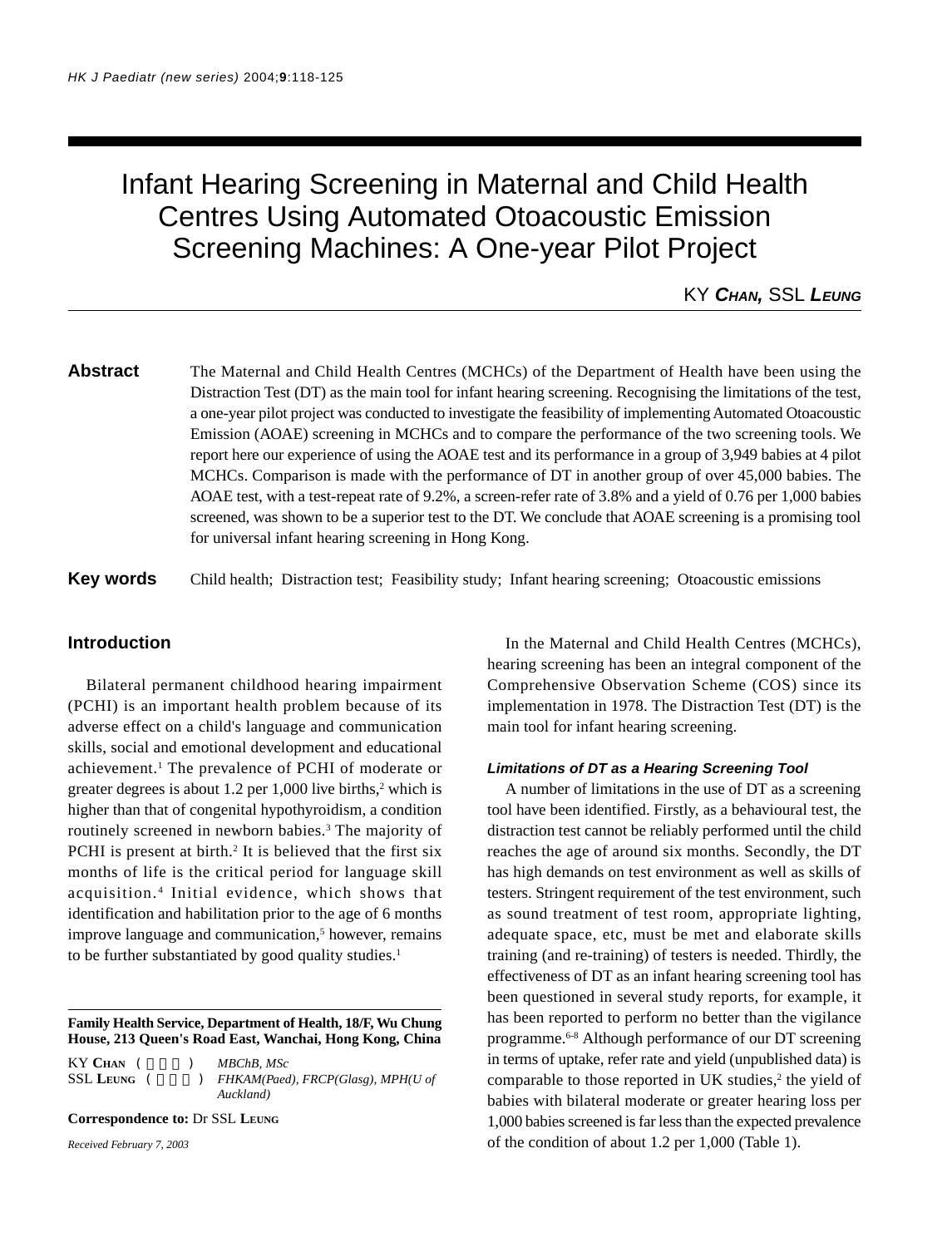|                                    | DT screening in MCHCs <sup>i</sup>            | DT screening in the $UK2$        |
|------------------------------------|-----------------------------------------------|----------------------------------|
| Uptake                             | 81.7%                                         | 80-95%                           |
| Repeat test rate                   | 17.5%                                         | $\overline{\phantom{0}}$         |
| Screen refer rate                  | 4.6%                                          | $5 - 10%$                        |
| Yield                              | $0.09/1,000$ babies screened $\mathrm{^{ii}}$ | $\approx 0.25/1,000$ live births |
|                                    | $0.20/1,000$ babies screened iii              |                                  |
| Age of hearing loss identification | 9-12 months                                   | $12-20$ months                   |

**Table 1** Performance of hearing screening by Distraction Test in Hong Kong MCHCs and the UK

i unpublished data; ii refers to bilateral *sensori-neural* hearing loss of ≥moderate grade; iii includes *all* bilateral hearing loss of ≥moderate grade

#### *The Availability of More Effective Means of Screening*

With the advent of easy-to-use electro-physiological screening methods like otoacoustic emission (OAE) and auditory brainstem response, hearing status of very young, or even newborn babies, can be predicted accurately. These neonatal hearing screening tests have higher sensitivity and specificity than infant DT.<sup>9</sup>

OAEs are sounds generated by outer hair cells housed in the cochlea and can be measured in the external ear canal. Detection of OAEs can be hampered by obstructions in the external ear canal and middle ear. Detectable OAEs, therefore, reflect normal function of the auditory pathway as far as the level of the outer hair cells of the cochlea. This technology can be used to detect sensory hearing loss but not retro-cochlea neural dysfunctions.10

The technology of OAE has been found to be an effective tool in universal newborn hearing screening.<sup>11</sup> Since the 1990s, using OAE as newborn hearing screening has become popular in Europe and USA, mainly in birthing hospitals. To date, more than half of the states in the USA have legislation mandating universal hearing screening as a public health programme.12 In the UK, even though the infant DT has been used for hearing screening since the 1940s, the Department of Health has recently decided to pilot the implementation of universal newborn hearing screening.<sup>13,14</sup>

## *Pilot Project of AOAE Screening in MCHCs*

Because of the limitations of DT and the availability of objective, accurate and easy-to-use automated OAE (AOAE) screening machines, a pilot project was conducted in four MCHCs from August 2000 to July 2001, to test the feasibility of implementing AOAE screening in the MCHC settings and to compare the performance of AOAE and DT screening. The target

condition to be screened for was bilateral sensori-neural hearing impairment of moderate to profound grade (i.e. greater than 40 dB hearing loss).

# **Method**

# *The 4 Selected MCHCs*

Among the 50 MCHCs, four were selected to pilot the AOAE screening programme. They were chosen because of their high attendance of more than 1,000 newborn babies annually and the availability of a separate room for performing the test. This screening programme was introduced as an additional service.

# *The Instrument*

The instrument used was the 950-AuDX K portable OAE machine with a default screening protocol. It produced Distortion Product OAE  $(2F_1-F_2)$  at F<sub>2</sub> frequencies of 2K, 3K, 4K and 5K Hz. After testing, the result of "Pass"/"Refer" would be displayed according to its pre-programmed pass/fail criteria, which was based on a large scale study in which hearing impairment was defined as a behavioural, pure tone audiometric threshold of 25 dB HL or greater at a particular frequency.15 No interpretation of test results by the tester was required.

At the beginning of the project (August 2000- January 2001), two AOAE machines were shared among four MCHCs. Since February 2001, two more AOAE machines were acquired and each MCHC had its own AOAE machine. This saved time for transporting the machines and allowed delivering the test in a more flexible way.

#### *The AOAE Tester*

Nine enrolled nurses were trained to be AOAE testers.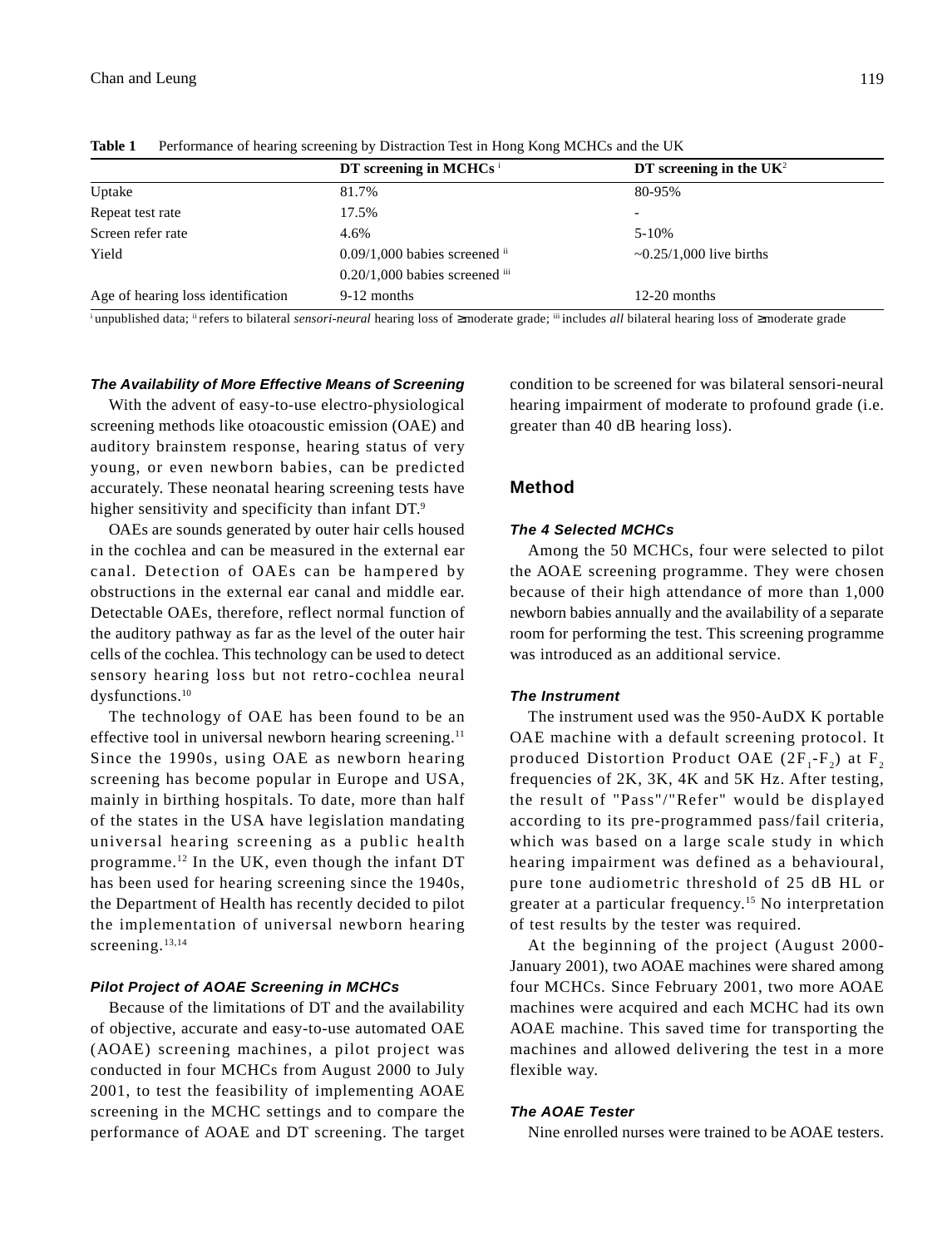The training was conducted by audiologists and consisted of a 7-hour lecture on the principles of AOAE testing and machine operation as well as a 4-hour supervised practical session. In addition to AOAE testing, these nine nurses were performing usual duties at these MCHCs.

#### *The Protocol*

Figure 1 outlines the protocol for the AOAE screening project.

We invited all babies born on or after 1 August 2000 who were registered at the MCHCs during the period from



Figure 1 Protocol of AOAE screening in Maternal and Child Health Centres.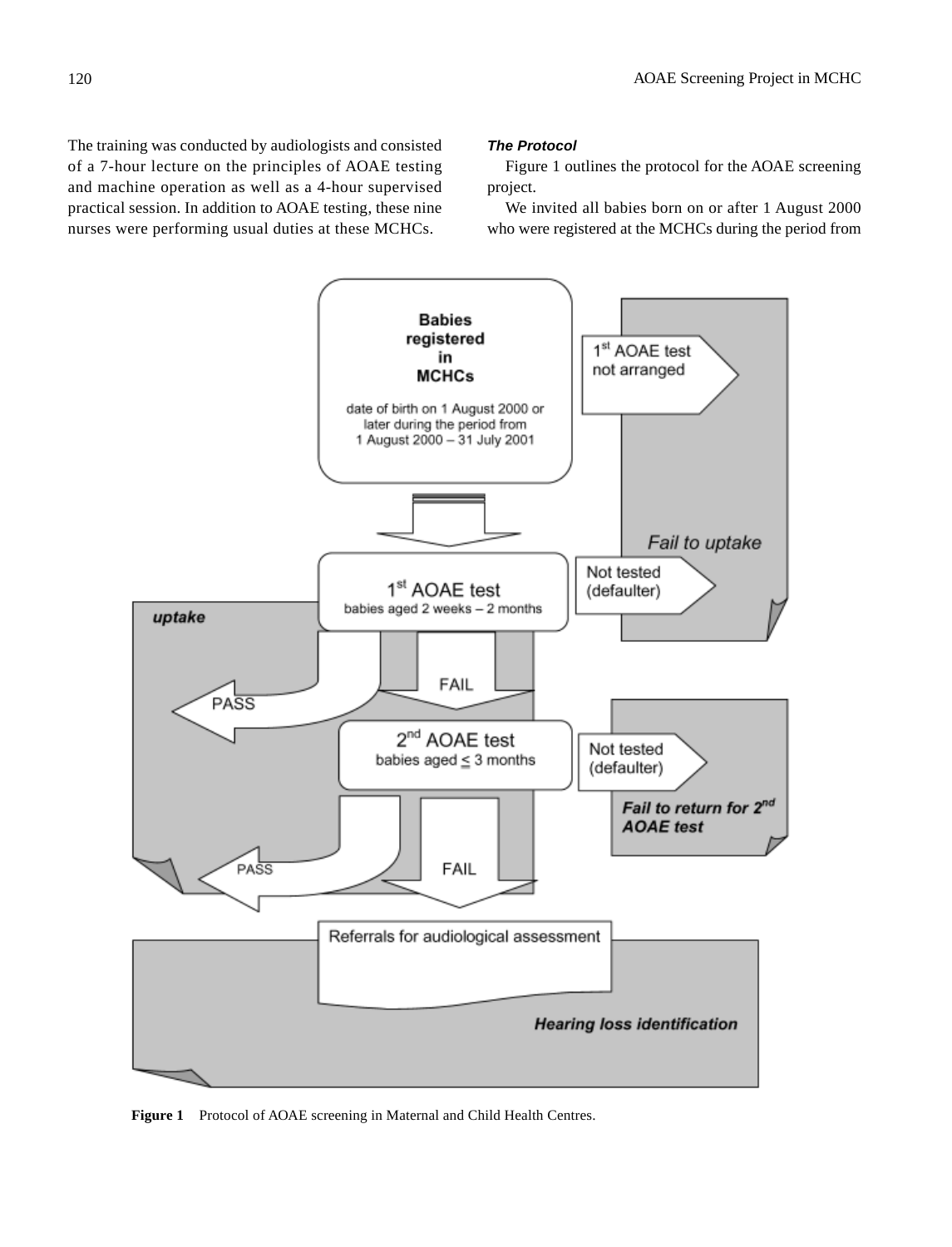1 August 2000 to 31 July 2001 to enroll in the programme, regardless of hearing risk status. Babies without external ear canals were excluded for the obvious reason that AOAE testing could not be performed. We did not recommend the programme to babies who had passed hearing screening at their birthing hospitals or those who had audiological follow-up arranged.

Two strategies were built in the protocol to minimise false-positive results. First, we recommended no AOAE testing before the age of 2 weeks. This was to avoid performing the test in very young babies who tended to have unresolved fluid in the middle ears or debris in their ear canals, resulting in undetectable OAE.11 Second, we adopted a two-stage screening protocol that only babies who had failed both the 1st and the 2nd AOAE tests would be referred.16 The 2nd AOAE test was performed at least 2 weeks after the 1st AOAE test.

This protocol also excluded older babies, for example, the 1st AOAE test was not offered to babies older than 2 months and the 2nd AOAE test was not performed in babies older than 3 months of age. This was essentially a practical consideration since older babies could not be settled easily during testing and longer time would be required for completing the test.<sup>11,17</sup>

### *The Procedures*

When a baby first registered at any of the 4 selected MCHCs, the AOAE screening programme would be introduced to the family during the initial interview. If a baby was considered eligible and consent from the parents was obtained, the family would be given an appointment together with an information leaflet, outlining the programme as well as giving advices on preparing the baby for testing.

The test was performed in a non-sound treated room, which was usually a consultation room in the MCHC. No otoscopic examination or cleaning of ear canal was required. Each AOAE test consisted of testing both ears. A "passed" AOAE test result would mean that the baby had passed the test in both ears while a "failed" AOAE test result might mean that the baby had failed the test in one or both ears or that he/she had failed to complete the test. If a baby had failed the 1st AOAE test, a 2nd test would be arranged. A baby would only be referred for diagnostic evaluation if both tests had been failed. Babies who passed either the 1st or the 2nd AOAE test (after failing the 1st AOAE test) would be discharged from the programme. Parents were advised to continue observing the child for normal hearing behaviours and arrange for routine hearing screening test (i.e. DT) between six and nine months of age.

### *Statistical Analysis*

Statistics of the AOAE screening programme were essentially descriptive. Key performance indicators of the AOAE and DT screening programmes viz. repeat rate, refer rate and yield were compared, using the Chi-squared test.

# **Results**

### *Performance of AOAE Screening*

#### *Programme Uptake and Completion-rate*

During the study period, 5,449 babies (with date of birth on or after 1 August 2000) were registered at the four selected MCHCs. Of these, 3,949 babies (72.5%) enrolled in the programme and received an AOAE test. There were two main groups of babies who failed to enroll in the programme. The first group were babies who were not scheduled for the AOAE test at registration (n=832). The second group consisted of babies who defaulted the appointment (n=668). The reasons for babies not participating in the programme are summarised in Table 2. Of the 365 babies who failed the 1st AOAE test, 328

### **Table 2** Uptake of AOAE screening in Maternal and Child Health Centres

|     |                                                                                                                    | Count    | $\frac{0}{0}$ |
|-----|--------------------------------------------------------------------------------------------------------------------|----------|---------------|
|     | <b>Babies registered</b>                                                                                           | 5,449    | 100.0         |
| (1) | Babies received 1st AOAE test                                                                                      | 3,949    | 72.5          |
| (2) | Babies not scheduled for 1st AOAE test                                                                             | 832      | 15.3          |
|     | $\blacksquare$ Babies had audiological assessment received / arranged by birthing hospitals, including universal / |          |               |
|     | targeted newborn hearing screening.                                                                                |          | 77 (1.4)      |
|     | ■ MCHCs failed to provide the test because of a fully booked testing schedule.                                     |          | 129(2.4)      |
|     | $\blacksquare$ MCHCs did not offer the test because babies were registered > the age of 2 months.                  |          | 540 (9.9)     |
|     | ■ Babies could not attend the test because of leaving Hong Kong / being transferred to another MCHC.               | 65 (1.2) |               |
|     | ■ Families declined the screen at registration.                                                                    |          | 21(0.4)       |
| (3) | Babies scheduled for but defaulted the 1st AOAE test                                                               | 668      | 12.2          |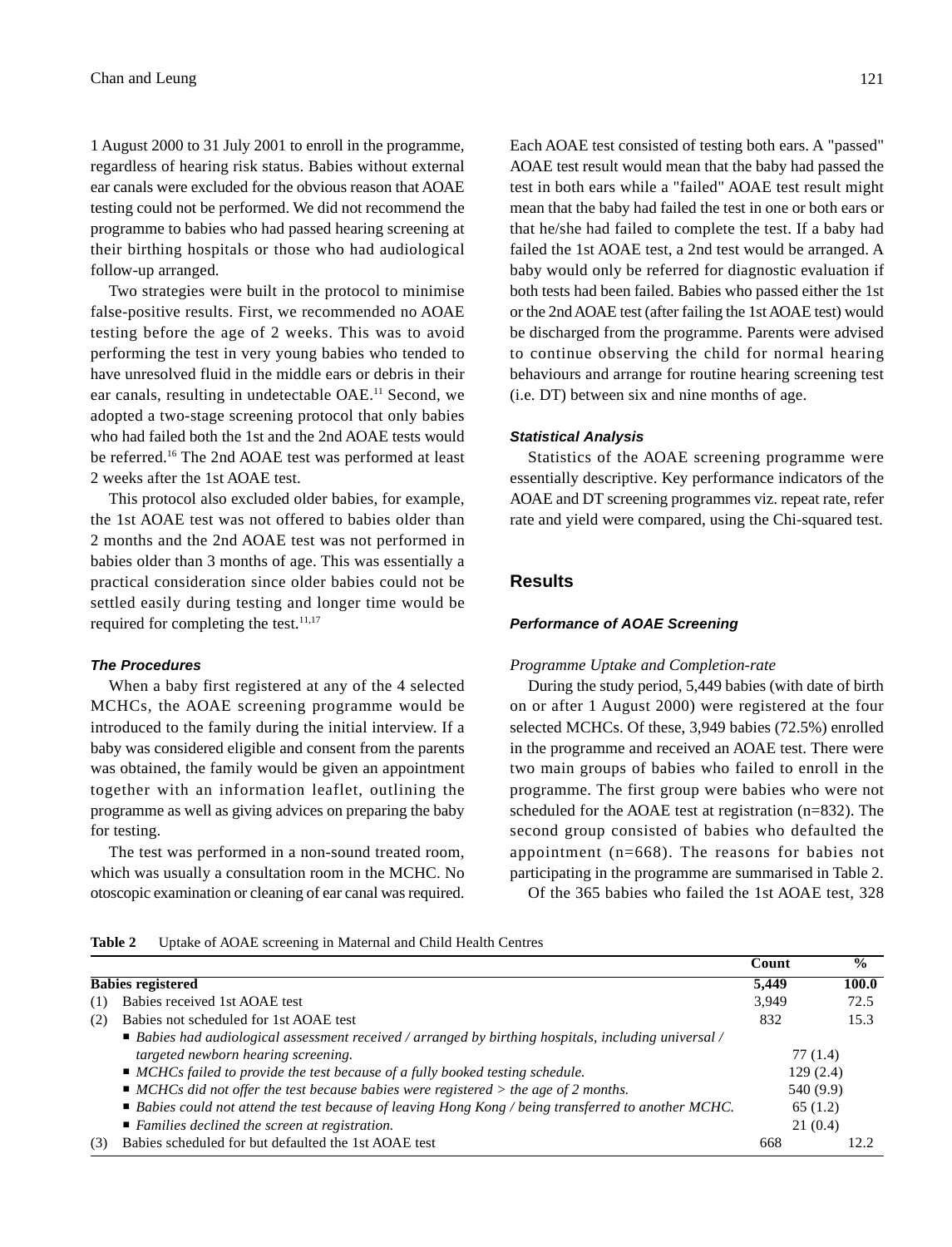# *Timing of Screening Tests*

The median ages of babies taking the 1st and the 2nd AOAE test were 30 days and 54 days respectively. By the age of 2 months, 96.2% babies enrolled had received the 1st AOAE test. As for the 328 babies who returned for the 2nd AOAE test, 91.8% had completed the 2nd AOAE test by the age of 3 months.

## *Repeat and Refer Rates*

Of the 3,949 babies who enrolled in the programme, 3,584 (90.8%) passed the 1st AOAE test. Three hundred and twenty-eight babies then went on to receive a repeat test and 178 of them passed (54.3%).

One hundred and fifty babies failed the screening and required referrals for diagnostic audiological evaluation. The screen-refer rate was 3.8%.

# *Programme Yield*

While 150 babies were referred out after completing the screening, 128 babies (85.3%) did turn up for diagnostic evaluation. After the initial audiological assessment, 81 babies (63% of those evaluated) were confirmed to be normal while 47 babies had some form of abnormal audiological findings which required follow-up assessment.

Of these 47 babies, 16 were confirmed to be suffering from sensori-neural hearing loss where 7 were affected bilaterally and 9 unilaterally. Four babies were found to have bilateral hearing loss of moderate to profound grade, where 3 were confirmed to be of sensori-neural

| <b>Table 3</b> | Performance of AOAE & DT screening in MCHCs |  |
|----------------|---------------------------------------------|--|
|----------------|---------------------------------------------|--|

in nature, giving a yield of 0.76 per 1,000 babies screened (3/3,949).

## *Timeliness of Referral and Diagnosis*

As for the timing of referral and diagnosis, the majority (91.8%) of referrals were made before the age of 3 months and the median age of referral was 54 days. By the age of 6 months, 93.7% of referred babies had completed the diagnostic audiological assessment and the median age of confirming the hearing status was 85 days.

# *Performance of AOAE and DT Hearing Screening Programmes Compared*

The performance of AOAE screening and DT screening in MCHCs is outlined in Table 3. The series of babies who underwent DT screening were the cohort of babies born in 2000 who attended COS in MCHCs between June 2000 and September 2001 (unpublished data). Procedures of DT are briefly outlined in the Appendix. The performance of AOAE screening was better than that of DT in repeat rate  $(p<0.001)$ , refer rate (p=0.008) and yield (p=0.001).

Regarding resources, the median time (excluding time for settling the baby, explaining to parents, etc) for completing an AOAE test was 6 minutes while that for a DT was about 3 minutes. The latter test required two nurses (a tester and a sound presenter).

# **Discussion**

The aim of this pilot project was to explore the feasibility of implementing AOAE screening in MCHCs and to compare the performance of AOAE and DT as hearing

|                                                          | <b>AOAE</b> screening          | $DT$ screening $\frac{1}{2}$          | P value ii |
|----------------------------------------------------------|--------------------------------|---------------------------------------|------------|
| Repeat test rate                                         | 9.2%                           | 17.5%                                 | < 0.001    |
| Screen refer rate                                        | 3.8%                           | 4.6%                                  | 0.008      |
| Yield                                                    |                                |                                       |            |
| $\blacksquare$ Target condition $\mathbf{u}$             | $0.76 / 1,000$ babies screened | $0.09 / 1,000$ babies screened        | 0.001      |
| $\blacksquare$ All bilateral HL of $\geq$ Moderate grade | $1.0 / 1,000$ babies screened  | $0.2 / 1,000$ babies screened         | 0.003      |
| Median testing time <sup>iv</sup>                        | 6 minutes $v$                  | $3$ minutes $\mathrm{v}$ <sup>i</sup> |            |
| Median age at referral                                   | 54 days vii                    |                                       |            |
| Age of hearing loss identification                       | 85 days viii                   | $>180$ days (9-12 months) ix          |            |

i Unpublished data; ii The chi-squared test was used; iii Target condition=Bilateral sensori-neural hearing loss of ≥moderate grade; iv Testing time=Actual time spent on performing the test to obtain results on both ears, excluding time spent on explanation, settling the baby and recording of results; V Time measured just before insertion of ear-probe until removal of ear-probe. Data collected from a sub-sample of N=246 babies; vi Time measured when sound presenter entered the room until she left the room. Data collected from a sub-sample of N=240 babies; vii Data collected from a sub-sample of  $N=150$  babies; viii This is the median value. Data collected from a sub-sample of  $N=127$  babies; ix This is only an estimation.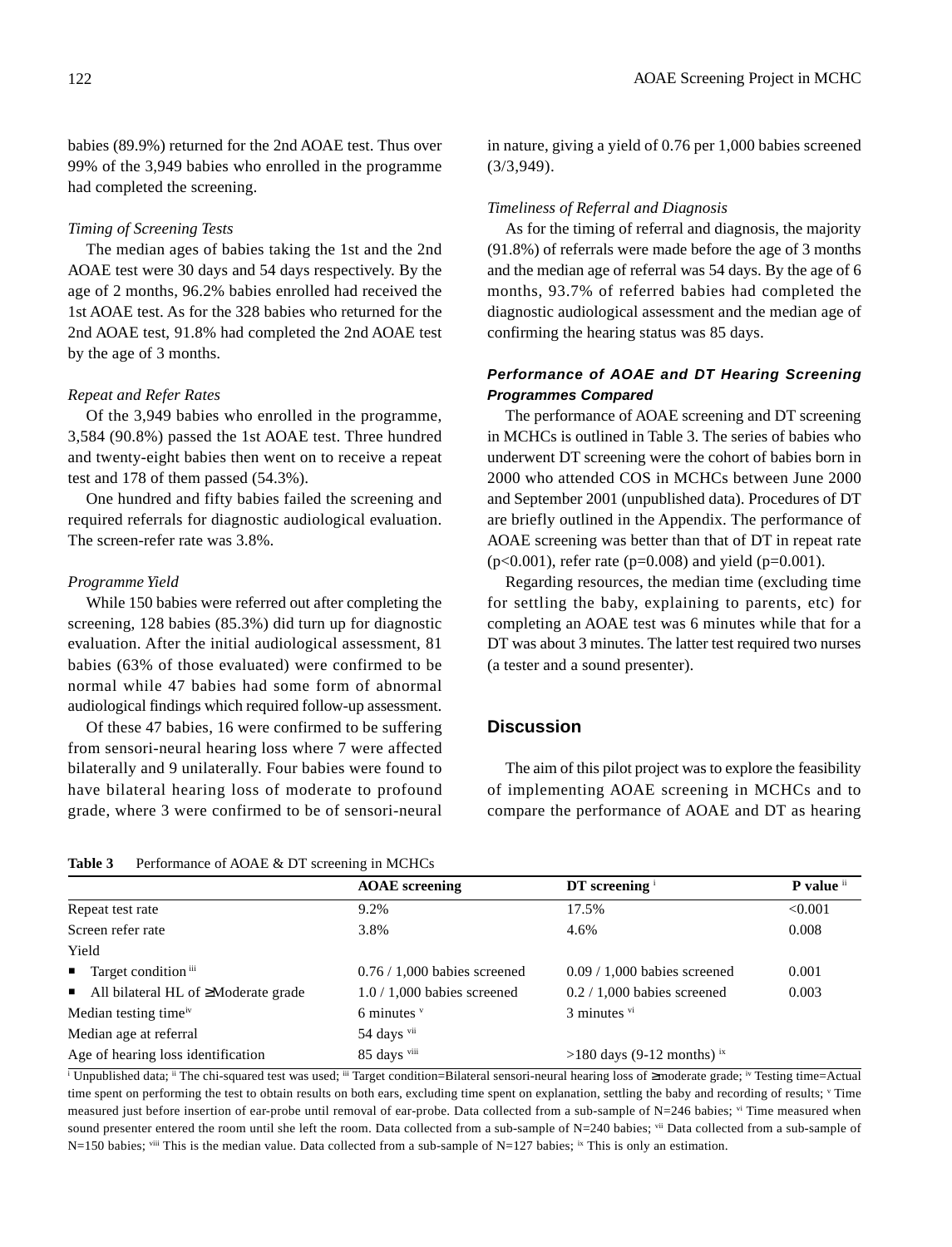screening tools. The Year 2000 Position Statement of the Joint Committee on Infant Hearing<sup>18</sup> had recommended certain benchmarks for an effective universal newborn hearing screening, including an uptake of 95% or greater, return-for-follow-up of 75% or higher and screen-refer of less than 4%. Although these benchmarks are intended mainly for universal hospital-based hearing screening programme where the settings are different from those in MCHCs, we consider these recommendations useful as references.

#### *Performance of AOAE Screening Programme*

#### *Programme Uptake and Completion-rate*

For a universal newborn hearing screening programme to effectively detect PCHI, which is an uncommon condition in the general newborn population, a high programme uptake, say up to 95%, is required.18 A programme uptake of 72.5% from our one-year experience was undesirable. Babies not covered by the programme fell largely into two groups. The first group were those who did not register at the MCHCs until after the age of 2 months and were therefore excluded from entry into the programme by the protocol. According to routine statistics of the Family Health Service in the past five years, over 90% of all newborn babies had registered with the MCHC,19-23 a much higher coverage rate should therefore be attainable. We consider it necessary to inform all parents about the programme well beforehand so that they would bring their babies to the MCHCs at an appropriate age. The second group were families that failed to keep the appointment for the test. Timely reminder, for example by telephone, would be required to reduce the number of defaulters. It was interesting to note that very few families declined to enrol in the screening programme in the first place.

Besides, failing to offer the test because of a fully-booked schedule was another reason for some of the babies not being covered by the programme. This happened mainly during the initial period of the project when two AOAE machines were shared amongst four MCHCs. Similar problem had scarcely occurred since each MCHC had its own machine, which enabled test schedules to be arranged flexibly to cope with the fluctuating numbers of new registrants.

The return-for-2nd AOAE test rate of 89.9% and screencompletion rate of 99.1% are remarkably high. These suggested that once the babies had undergone test for the first time, they tended to return for a second test if indicated. Even though a low rate of return-for-follow-up has frequently been reported in other newborn hearing screening programmes, this did not seem to be a problem here.3,24,25 This could have been an advantage of the community-based over the hospital-based programme.<sup>17</sup>

## *Repeat and Refer Rates*

Less than 10% of babies tested required a repeat test. Similar results could be found in other screening programmes.17,26 A repeat test for babies who have failed the initial test helped to reduce the refer rate to 3.8%, which meets the recommended benchmark of 4% or less.18 The two-stage protocol is thus important to minimise falsepositive results and reduce the number of referrals.

#### *Follow-up for Audiological Assessment*

Nearly 15% of babies referred from the programme had defaulted their audiological assessment appointment. Many of these babies would receive a DT at 6 to 9 months at their MCHCs. However, it would be important to ensure that all babies referred do receive audiological assessment especially when DT is to be phased out, a likely situation with full implementation of the AOAE screening programme.

### *Programme Yield*

In a general neonatal population, between 10% and 16% are reported to have risk indicators for hearing impairment.<sup>1</sup> The range in the prevalence of hearing risk indicators reflects the different neonatal intensive care unit (NICU) admission criteria.27 MCHCs provide child health service mainly to the well-child population while babies with high risk indicators such as the NICU graduates or those with cranio-facial anomalies are usually taken care of by paediatricians or other specialists. Among the 3,949 babies who enrolled in the AOAE screening programme, only  $2.2\%$  had hearing risk indicators<sup>28</sup> identified. It is notable that all three babies with confirmed bilateral, sensori-neural hearing loss of moderate to profound grade had no hearing risk indicators. The yield of universal newborn hearing screening in low-risk population had been estimated to be  $0.36$ -0.49 per 1,000 babies screened.<sup>1</sup> Our yield of 0.76 per 1,000 babies screened is of a similar order.

It is remarkable that while a newborn baby has a one-ina-thousand chance (or lower as in the case of a baby without risk indicators) of having bilateral, sensori-neural hearing loss of moderate to profound grade, babies referred from this programme had a one-in-fifty (2.0%) chance of having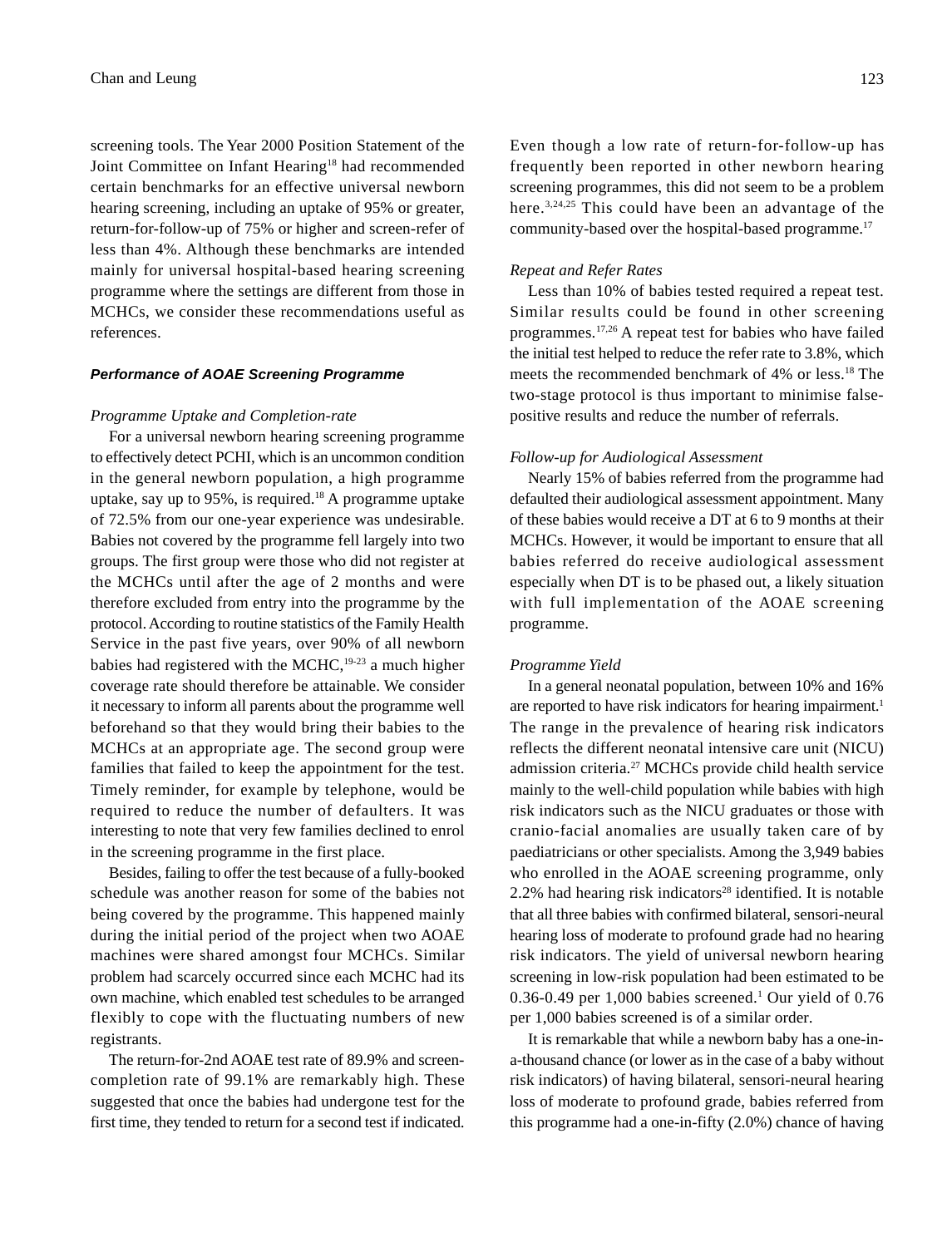## *Limitations of AOAE Screening*

When applied to the newborn, the AOAE technique has two major limitations. Firstly, it assesses the hearing pathway as far as the cochlea and any retro-cochlear pathology will be missed. However, retro-cochlear pathologies are expected to be rare in the low-risk babies. Moreover, the prevalence, natural history and optimal mode of management of auditory neuropathies are unknown<sup>29</sup> and therefore the benefit of early detection is uncertain. We therefore consider the AOAE technique adequate for routine use in the MCHC population. Secondly, the test results depend on the status of the external and middle ears.<sup>30</sup> By avoiding the early neonatal period when test results are frequently affected by the presence of debris in the external ear canal and fluid in the middle ear, and by using a twostage AOAE/AOAE protocol, we were able to keep the repeat and referral rates at reasonable levels.

## *Practical Issues*

In the MCHC setting, the test rooms were not soundtreated. Despite the sealing effect of an appropriate-sized earpiece, it was found that the tests were often affected by ambient noises such as those arising from a crowded waiting hall or the public announcement system. As a result, longer testing time might be required.

The age and state (of being quiet or restless) of the baby at testing and baby-handling skills of testers might also affect test results.31,32 The testers reported that the optimal age for testing was around 21 days and they found that older babies tended to be easily aroused and have more movements. With a total of 4,277 tests performed, only 1.2% (n=50) of tests failed to be completed. This probably reflected the amount of effort taken to prepare babies for the test and the competence of the testers in handling babies.

# *Comparing the Performance of AOAE and DT Hearing Screening Programmes*

It is apparent that AOAE screening performed more favourably than the DT in areas such as repeat rate, refer rate and yield. The yield of identifying the target condition of bilateral sensori-neural hearing loss of at least moderate grade by AOAE was many folds that by DT (0.76 vs 0.09 per 1,000 babies screened). However, it must be emphasised that although both series of babies were of low risk status

for hearing loss, they were not randomly selected groups. Studies have shown that the incremental yield from infant DT would be negligible when neonatal hearing screening has been in place.<sup>33,34</sup>

Manpower resources required by AOAE test and DT, in terms of testing time, are comparable. The median time for completing an AOAE test was doubled that for a DT. However, the latter required two nurses to perform the test. In contrast to the DT, which requires intensive training and re-training of testers to maintain quality of performance, AOAE results can be obtained without any interpretation. Findings of this project confirm that training of enrolled nurses to perform AOAE tests is feasible and only brief training of the testers is required.

One of the frequently cited advantages of AOAE over DT in hearing screening is the possibility of earlier identification and management of the condition. From our experience, the majority of referrals from the AOAE programme were made before the age of 3 months and the majority of audiological evaluations were completed before the age of 6 months. This was a definite improvement over the DT screening programme.

# **Conclusion**

AOAE test is an objective, valid and easy-to-use hearing screening tool. It can be performed by enrolled nurses after brief training. This pilot project showed that hearing screening by AOAE yielded better results than DT in terms of lower repeat and refer rates as well as a higher yield of the target condition. Moreover, the pilot AOAE programme met recommended benchmarks on refer rate and returnfor-follow-up for universal hearing screening. Rolling out the AOAE screening to all MCHCs will benefit the majority of babies in Hong Kong.

# **References**

- 1. Thompson DC, McPhillips H, Davis RL, Lieu TL, Homer CJ, Helfand M. Universal newborn hearing screening: summary of evidence. JAMA 2001;286:2000-10.
- 2. Davis A, Bamford J, Wilson I, Ramkalawan T, Forshaw M, Wright S. A critical review of the role of neonatal hearing screening in the detection of congenital hearing impairment. Health Technol Assess 1997;1:i-iv, 1-176.
- 3. Mehl AL, Thomson V. Newborn hearing screening: the great omission. Pediatrics 1998;101:E4.
- 4. Kuhl PK, Williams KA, Lacerda F, Stevens KN, Lindblom B.